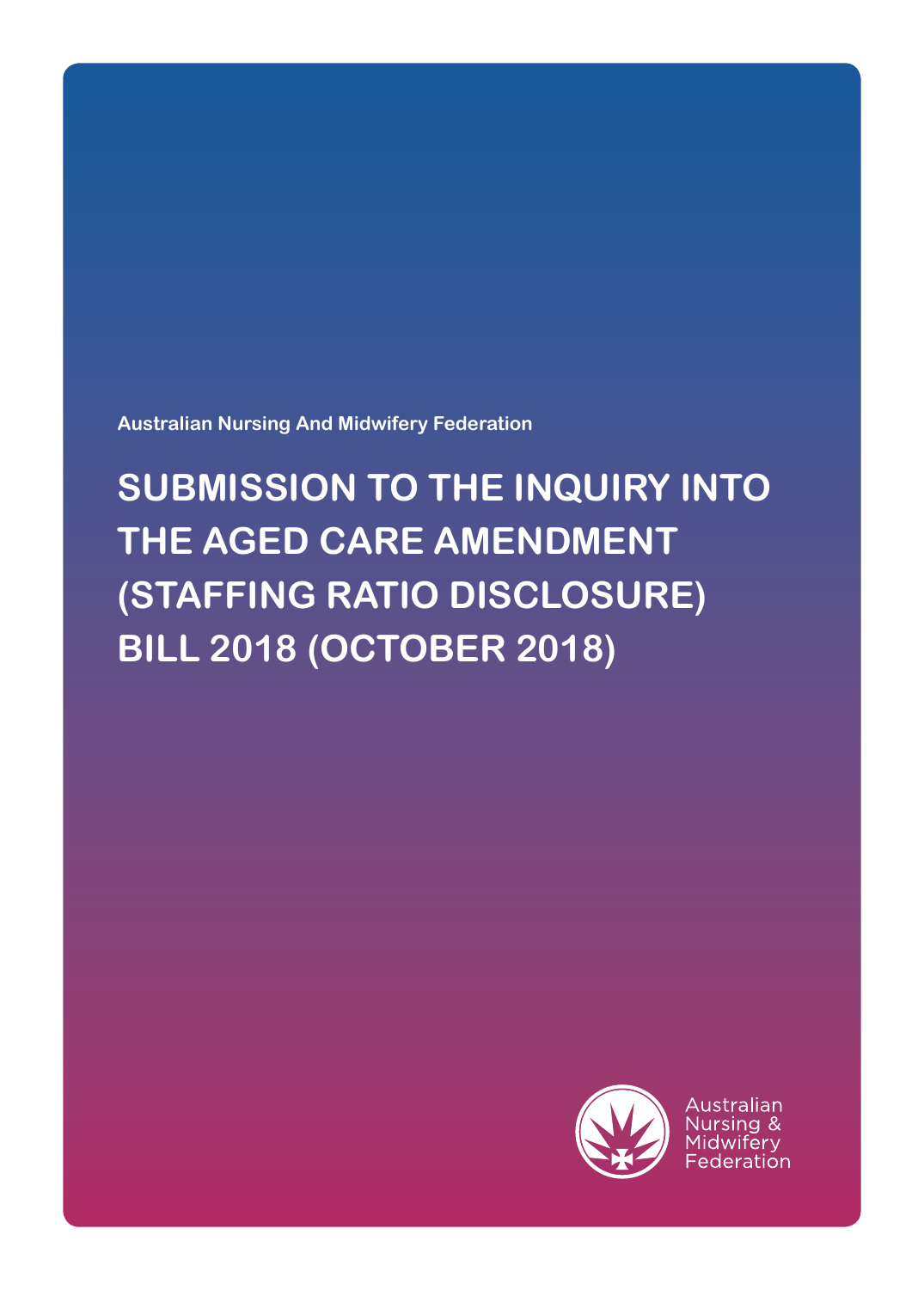**Lori-Anne Sharp A/Federal Secretary**

**Australian Nursing and Midwifery Federation Level 1, 365 Queen Street, Melbourne VIC 3000 T: 03 9602 8500 F: 03 9602 8567 E: anmffederal@anmf.org.au W: www.anmf.org.au**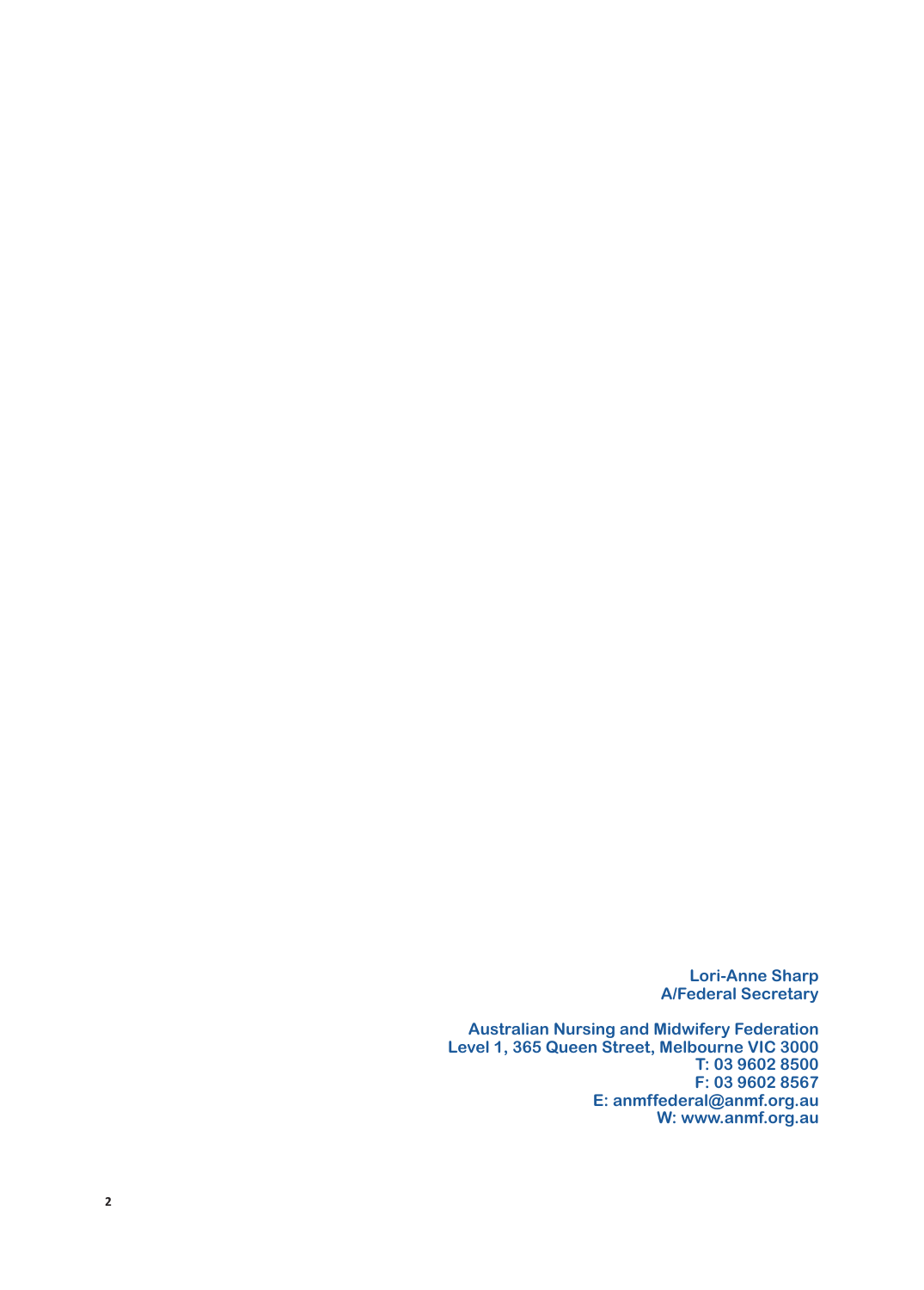

Australian Nursing and Midwifery Federation / **Submission to the Inquiry into the Aged Care Amendment (Staffing Ratio Disclosure) Bill 2018 (October 2018)**

# **INTRODUCTION**

### **About the ANMF**

The Australian Nursing and Midwifery Federation (ANMF) is Australia's largest national union and professional nursing and midwifery organisation. In collaboration with the ANMF's eight state and territory branches, we represent the professional, industrial and political interests of more than 275,000 nurses, midwives and carers across the country.

Our members work in the public and private health, aged care and disability sectors across a wide variety of urban, rural and remote locations. We work with them to improve their ability to deliver safe and best practice care in each one of these settings, fulfil their professional goals and achieve a healthy work/life balance.

Our strong and growing membership and integrated role as both a trade union and professional organisation provide us with a complete understanding of all aspects of the nursing and midwifery professions and see us uniquely placed to defend and advance our professions.

Through our work with members, we aim to strengthen the contribution of nursing and midwifery to improving Australia's health and aged care systems, and the health of our national and global communities.

# **GENERAL COMMENTS ON THE BILL**

On behalf of our members, the ANMF welcomes the opportunity to provide comment to the Committee on the *Aged Care Amendment (Staffing Ratio Disclosure) Bill 2018* (the Bill).

The ANMF supports the intention of the Bill and recommends that it be passed with amendments as outlined below.

## **Background**

The way we care for our elderly is a reflection on who we are as a society. We have heard many stories from our members that there is simply not enough time to deliver the care the elderly need and deserve. It has been identified through extensive parliamentary inquiries, media reports and now the announcement of a royal commission that there is a crisis in residential aged care that requires immediate attention. Australia has an ageing population with higher and more complex needs. Older people are a growing proportion of Australia's population. In 2016, 15% of Australians were over 65 years or older. By 2056, this percentage is expected to grow to 22% (8.7 million).1

Between 2015 and 2017, almost 214,000 people entered aged care in Australia. We know that on average older people are spending three years in permanent care. We also know that they are entering residential aged care older, frailer and with complex chronic medical conditions. Both providers and employees consistently report that residents are increasing in acuity and complexity.

<sup>1</sup> Australian Bureau of Statistics, 2013 population projections, Australia, 2012 (base) to 2101.ABS cat no.3222.0 Canberra: ABS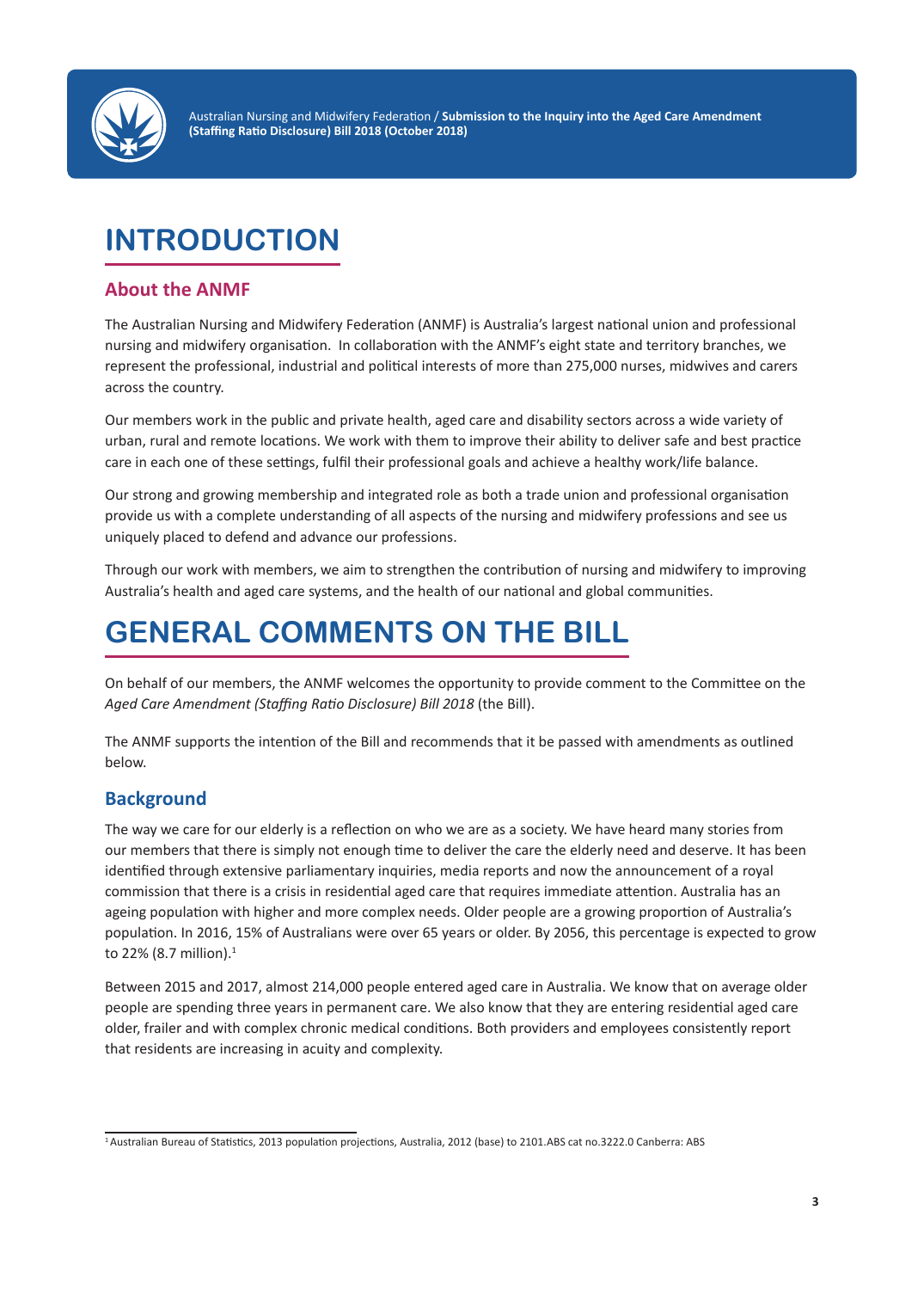

Australian Nursing and Midwifery Federation / **Submission to the Inquiry into the Aged Care Amendment (Staffing Ratio Disclosure) Bill 2018 (October 2018)**

Studies overseas and nationally have repeatedly demonstrated that safe staffing saves lives. Among other things, these studies have proven that the right numbers of nurses leading clinical care and the right skills mix of nurses and care workers produce statistically significant decreases in pressure injuries, falls, pneumonia and infections.2,3,4,5 A study of 195 nursing homes in the United States also found higher registered nurse hours were associated with fewer pressure ulcers.6

Despite this demonstrated link between safe staffing and care outcomes, the numbers of registered nurses and enrolled nurses have noticeably decreased in many aged care facilities.<sup>7</sup> A 13% reduction in qualified nursing staff working full-time in aged care facilities occurred between 2003 and 2016, resulting in a significant decrease in minimum hours of care received by residents.<sup>8</sup> These reductions in staffing have occurred at the same time as the complexity of care requirements for residents has increased.9

Given this background, the ANMF has been calling for mandatory ratios in residential aged care facilities to be legislated to provide certainty for residents and their families that the right numbers of staff, and the right skills mix of qualified staff and carers, are available to deliver the care that our elderly Australians deserve.

This Bill, which would require the notification and publication of staffing ratios in residential aged care, would go part of the way to achieving such outcomes by increasing the transparency of staffing levels and skills mix.

The decision to place a loved one or relative in residential aged care is often an incredibly stressful experience for the individual and the family. The simple disclosure of staffing ratios would assist consumers and family members in decision-making and allow them to make informed choices about where to place their loved one or relative.

### **Government expenditure**

The ANMF considers that the Bill would also result in more transparency concerning how government funding is spent by aged care providers.

Total government recurrent spending on aged care services during 2016-2017 was \$17.4 billion, with residential aged care accounting for \$12.1 billion. The Australian taxpayer, via the Commonwealth government, contributes around 75% of this aged care expenditure and around 96% of total government funding on aged care (Commonwealth and state).10

These amounts are expected to increase as the demand for residential aged care increases to meet the demands of our ageing population.

Given this substantial and increasing expenditure on aged care through taxpayer funded dollars, it is logical and would meet with community expectations that the public be able to easily access crucial information on levels of staffing in aged care facilities.

<sup>3</sup> Duffield, C, Diers, D, O'Brien-Pallas, L, Roche, M, King, M & Aisbett, K 2011, Nursing staffing, nursing workload, the work environment and patient outcomes, *Applied Nursing Research*, 24, pp244-255. <sup>4</sup> Twigg, D.E, Gelder, L, & Meyers, H 2015, The impact of understaffed shifts on nurse-sensitive outcomes. *Journal of Advanced Nursing*, vol 71, no.7,

<sup>&</sup>lt;sup>2</sup> Aiken, L.H, Sloane, D, Griffiths, P, Rafferty, A.M, Bruyneel, L, McHugh, M, Maier, C.B, Moreno-Casbas, T, Ball, J.E, Ausserhofer, D, Sermeus, W, Nursing skill mix in European hospitals: cross-sectional study of the association with mortality, patient ratings, and quality of care, *BMJ Quality & Safety, vol 26, no.7, 2017, pp559-568.*<br><sup>3</sup> Duffield, C. Diers, D. O'Brien-Pallas, I

pp1564-1572.<br><sup>5</sup> International International Council of Nurses, 2006, *Safe staffing saves lives*, viewed 31 August 2018, http://www.icn.ch/images/stories/documents/publications/

ind/indkit2006.pdf 6 Hyang, Y.L, Blegen, M.A & Harrington, C, The effects of RN staffing hours on nursing home quality: A two-stage model, *International Journal of* 

*Nursing Studies*, 2014, vol 51, no.3, pp409-417. <sup>7</sup> Mavromaras, K, Knight, G, Isherwood, L, Crettenen, A, Flavel, J, Karmel, T, Moskos, M, Smith, L, Walton, H & Wei, Z 2017, *National Aged Care* 

Workforce Census and Survey – The Aged Care Workforce, 2016, Australian Government, Department of Health.<br><sup>8</sup> Willis, E, Price, K, Bonner, R, Henderson, J, Gibson, T, Hurley, J, Blackman, I, Toffoli, L & Currie, T 2016, Na Mix Project Report 2016. Meeting residents' care needs: A study of the requirement for nursing and personal care staff, Australian Nursing and Midwifery Federation.

<sup>9</sup> Willis, E, et al, 2016, p.14.

<sup>10</sup> Tax avoidance by for-profit aged care companies: Profit shifting on public funds - proposals for transparency on government spending / Jason Ward. Melbourne: Tax Justice Network; ANMF Federal Office, 2018, p.5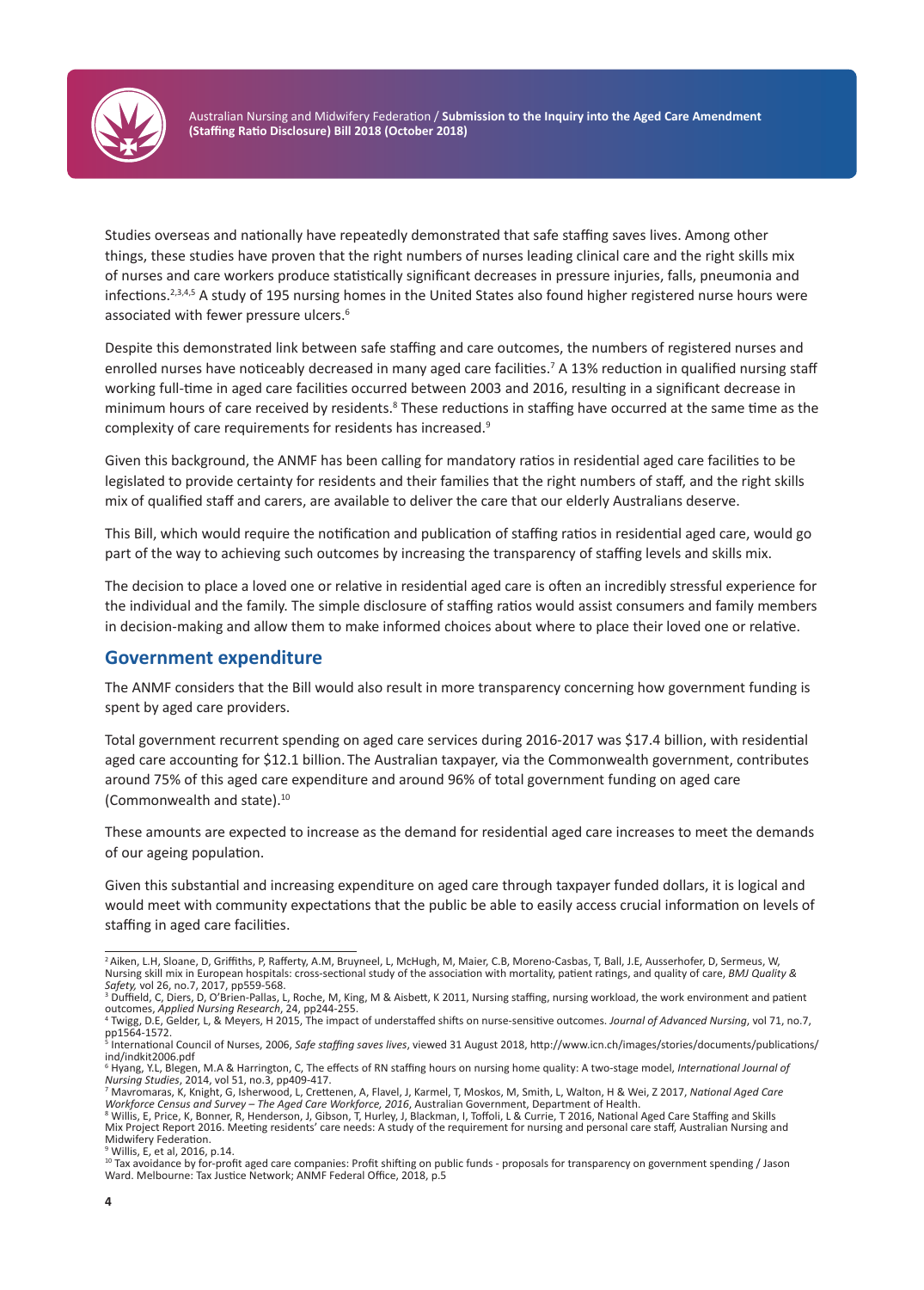

Australian Nursing and Midwifery Federation / **Submission to the Inquiry into the Aged Care Amendment (Staffing Ratio Disclosure) Bill 2018 (October 2018)**

# **Level of obligation on providers**

The ANMF considers that the requirements set out in the Bill to notify staffing levels are not onerous, and fit well with community expectations regarding the information that should be available to make informed decisions when deciding where to place a relative or loved one.

The ANMF notes that other residential aged care providers are already required to provide other forms of information to the government pursuant to Division 9 of the *Aged Care Act* (into which proposed section 9-3C would be inserted) and the requirements under the Bill would be merely information additional to that which is already required.

# **COMMENTS ON SPECIFIC PROVISIONS OF THE BILL**

### **Proposed section 9-3C**

### **Actual numbers of staff members and care recipients**

Proposed section 9-3C would require an approved provider to notify, in relation to four specified days per year, the "ratio" of staff members to care recipients in each residential care service it operates.

The use of the word "ratio" could be read as meaning that providers are only required to notify the overall ratio of staff members to care recipients, for example, "one care recipient to five staff members (1:5)".

To remove any potential confusion regarding the meaning of the word "ratio", and to maximise transparency, the ANMF recommends that the Bill also explicitly provides that the actual "numbers" of staff members (on an equivalent full-time basis) and care recipients must also be notified.

### **Ratios to be notified regarding each shift (s.9-3C (1))**

The ANMF also recommends that the Bill specify that providers be required to notify numbers and ratios for *each shift* operated by the provider on the relevant day. In practice, this will usually constitute three shifts, in the form of a day shift, an afternoon shift and a night shift.

Ratios of staff to residents usually vary from shift to shift, with fewer staff on duty during night shift. To provide a meaningful snapshot of a full 24-hour period, providers should therefore be required to provide the relevant staffing numbers and ratios in relation to each shift.

### **Categories of staff members – registered nurses (s.9-3C (5)(a)-(e))**

Proposed paragraph 9-3C (5) outlines five levels of registered nurse in relation to whom ratios would be required to be notified.

The terms "registered nurses level 1" etc are not defined in the Bill or in the current *Aged Care Act*, therefore there may be confusion regarding the meanings to be ascribed to the specified levels.

While the current federal *Nurses Award*, which would be relevant to most facilities in the sector, does refer to five levels of registered nurse, $11$  many facilities will be covered by enterprise agreements that do not necessarily use the classification structure outlined in the award.

For this reason, the ANMF recommends that the Bill only refer to "registered nurse".

<sup>11</sup> *Nurses Award 2010*, clause 14.3